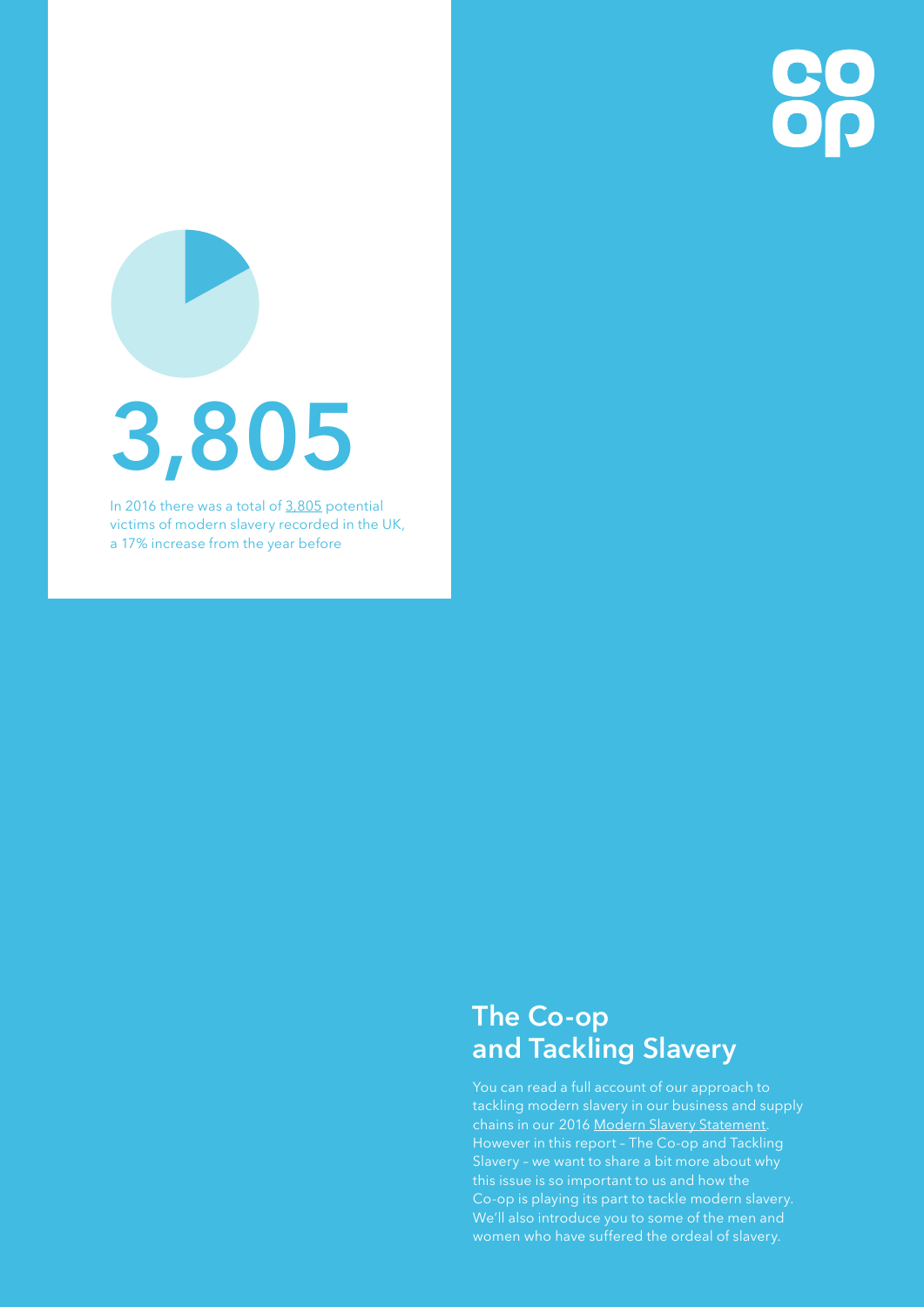### It's hard to believe that we even have to say this in 2017



## **21 million**

The International Labour [Organization](http://www.ilo.org/global/about-the-ilo/newsroom/news/WCMS_181961/lang--en/index.htm) (ILO) estimates there are 21 million victims of modern slavery globally

### **45.8 million**

The [Global Slavery Index](http://www.globalslaveryindex.org/findings/) estimates there are 45.8 million victims

**108**

In 2016 victims in the UK came from [108](http://www.antislaverycommissioner.co.uk/media/1133/2016-nrm-end-of-year-summary.pdf) countries, with the top three being Albania, UK and Vietnam

# **\$150 billion**

The [ILO](http://www.ilo.org/global/about-the-ilo/newsroom/news/WCMS_243201/lang--en/index.htm) estimates that annual profits from the trafficking of humans generates \$150 billion

People are not property. People do not exist to be bought and sold. People should not be deceived, kidnapped, held against their will, abused, exploited, trapped, forced to work without pay, sometimes to the point of death.

We think of slavery as an injustice from long ago, something dealt with by social reformers in centuries past. Today it's outlawed in every country. But this age-old assault on human dignity and human worth has never gone away. Slavery is on the increase all over the world. There are more human beings in conditions of slavery than ever before. It's happening right now. And it's happening in the UK.

The Co-op was founded on the need to address social injustice. The birth of the Co-op was a direct response to the exploitation of factory workers living in slum conditions in the towns and cities of the early industrial revolution. The rights and wellbeing of mill workers and their communities is what formed us in 1844 and that commitment to ethical responsibility in business has shaped our thinking and actions ever since.

That's why we're doing everything we can to make sure slavery has no part in the production, growth or manufacture of the products we sell and services we use. To achieve this we've put strong policies in place and we're making sure they're rigorously enforced throughout our supply chains and our own business operations.

But we're doing more than that. We're using our business resources to help victims of modern slavery to become survivors – survivors who are regaining their physical and mental health and relearning the self-confidence and practical skills they need to rebuild their lives.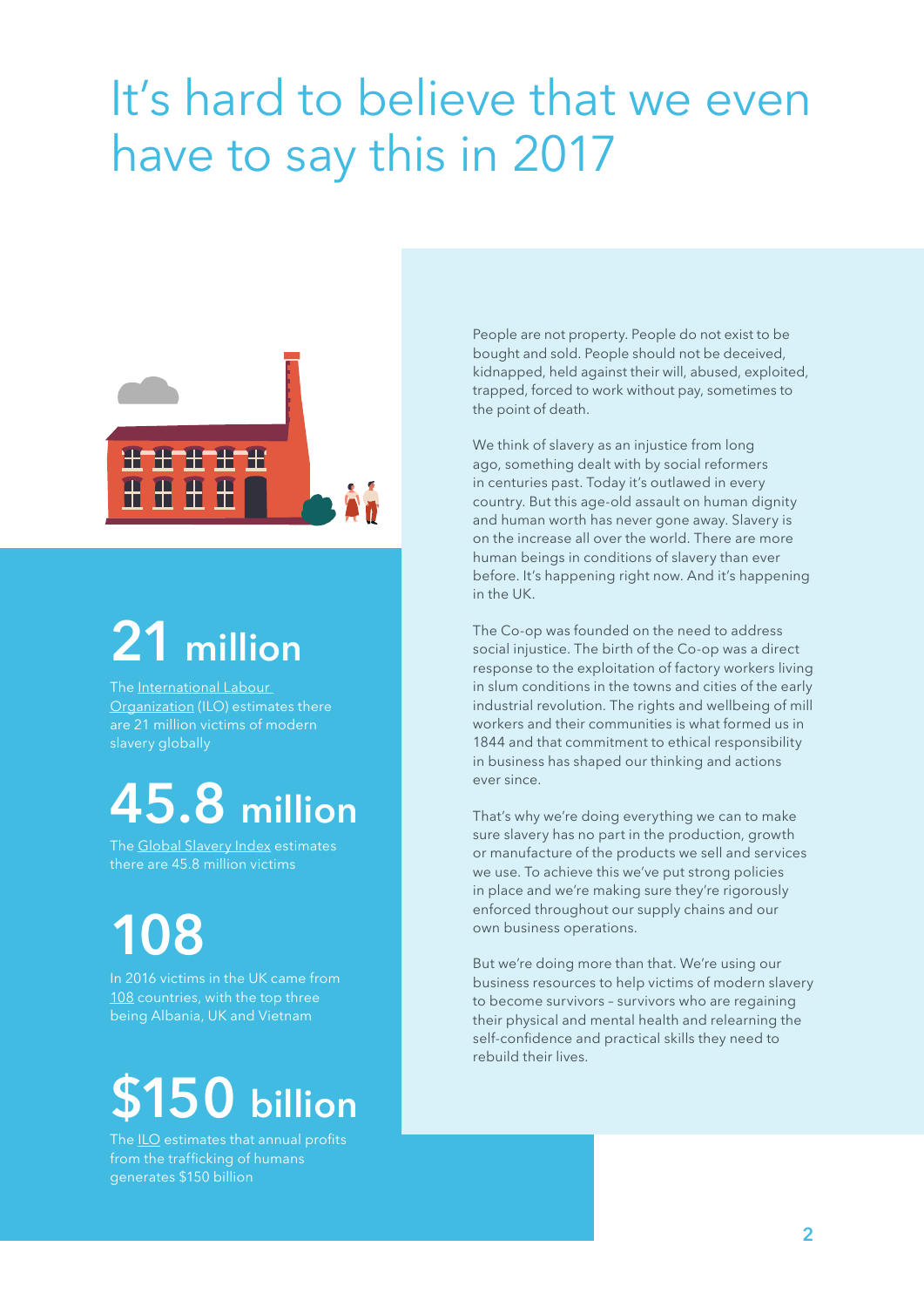## Solidarity, old and new



**Mike\* grew up in the UK with a learning difficulty. He struggled to find work. Men from the local town approached him and said that they could get him a job working in a factory. The men transported him in a van on a long journey so he didn't know where he was. He then worked in a factory packing boxes for long hours without breaks and was paid a few pounds an hour. He was told that the men were taking payment for getting him a job. He did not know his legal employment rights.**



**Sara\* from Pakistan had grown up as a domestic servant due to family debt. She was brought to the UK by her employer and kept in poor conditions – 2 pairs of clothes, working 7 days a week with no pay, sleeping on a mattress on the floor and only given small bits to eat. When she eventually escaped she was in her 40s and didn't know that what had happened to her was illegal.**



\* The names of victims in all case studies throughout the report have been changed

At the Co-op our decision to take a clear and active stand against slavery goes back a long way. It's an issue that's been important to Co-op Members for more than 150 years.

In December 1862, as the American Civil War raged, the founders of our Co-op showed their solidarity with those who were enslaved and those fighting slavery. They organised a public meeting of 5,000 Lancashire cotton weavers at Manchester Free Trade Hall, who agreed to support a letter to President Abraham Lincoln expressing the inhumanity of slavery and promising to stand in solidarity with him and the slaves he was seeking to emancipate.

Our Co-op founders and the weavers of Lancashire did this knowing the high personal cost the Civil War was already causing. A key weapon in Lincoln's fight was the blockade of cotton leaving the Southern States and 80% of the cotton used by the mills of Lancashire came from those Southern States. By December 1862 the Lancashire Cotton Famine, caused by the blockade, was so severe that thousands of mill workers and their families had been laid off and were starving. Some had been keen to break the blockade but owners and workers alike, led by the founders of our Co-op, chose to remain in solidarity with the American slaves.

Lincoln described this solidarity shown by the working men and women of Lancashire as an act of "sublime heroism not surpassed in any age or in any country".

In 1863 Co-operative Wholesale Societies (CWS) adopted the wheatsheaf and the motto 'Labor and Wait', borrowing the emblem and the phrase (including its American spelling) from the anti-slavery movement.

It's a heritage we're proud of, and our forebears' action in the early 1860s helps to shape our response in 2017. We know the struggle against slavery is far from won and we're going to play our part in this modern battle for liberation and freedom.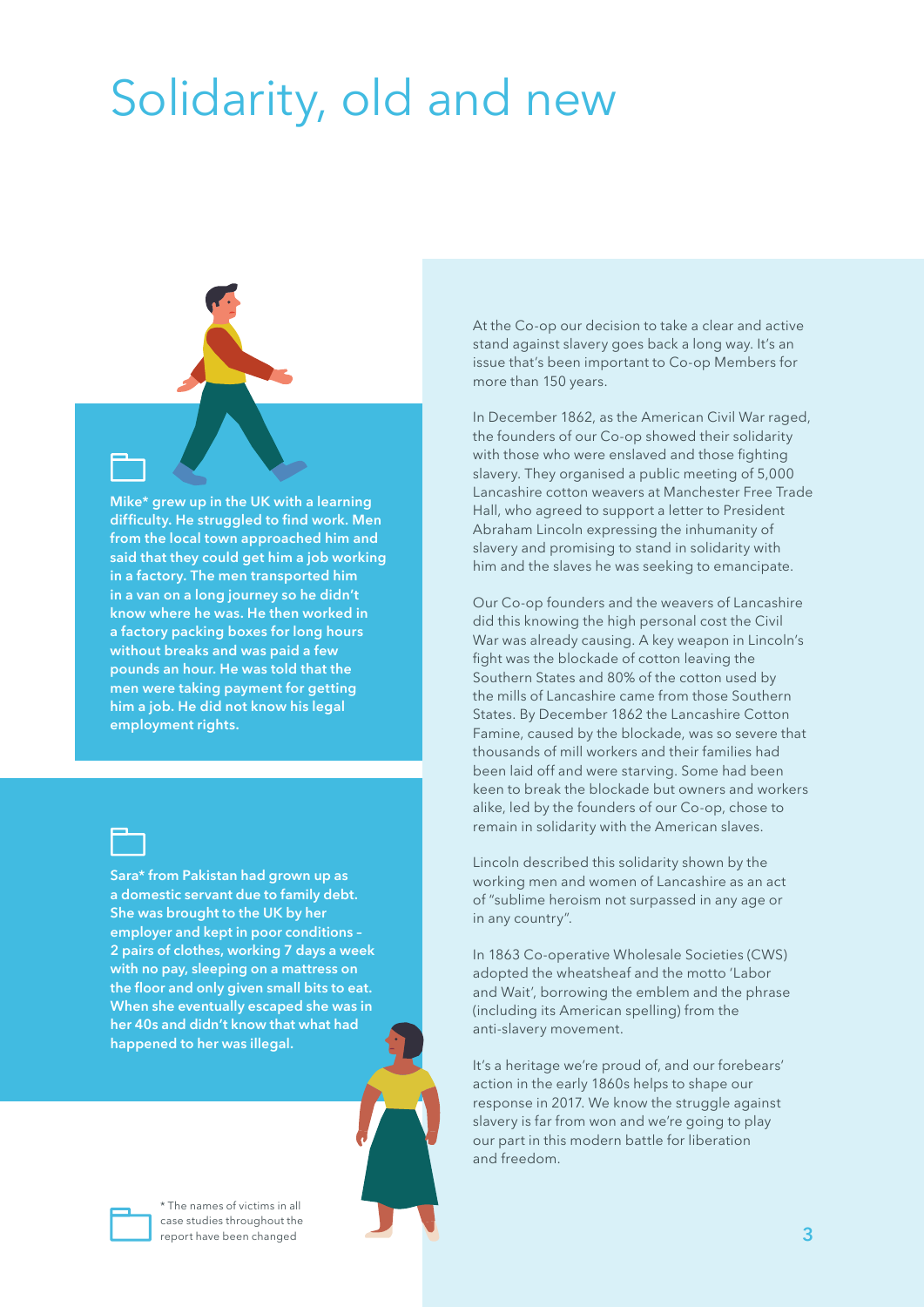# **Jur approac**

#### Making sure that slavery has no part in our supply chains is a huge task. We source Co-op Food own-brand products for sale from more than 1,700 sites around the world that employ more than half a

million workers. We also source other Co-op brand goods and services and a variety of third–party branded products for sale, in our other businesses. And we source a wide range of goods and services for use in our own business.

We expect all our suppliers to share our commitments to ensuring fair treatment and respect for human rights of people in our supply chain – as set out in our [policies](http://www.co-operative.coop/downloads/co-op-modern-slavery-statement.pdf#page=4) including our Ethical Trade and Human Rights Policy Position Statement, our Sound Sourcing Code of Conduct, our Sustainable Procurement and Supplier Policy, and our Human Rights and Trade Policy.

However, we put particular emphasis on Co-op Food own-brand products as these are where we have most responsibility and can make the most difference in trying to ensure our standards are met.

Co-op Food has long been committed to ethical trade and human rights. In 1997 we were one of the first organisations to join the Ethical Trading Initiative (ETI), an alliance that brings together companies, campaigning groups and trade unions, with support from the UK Government, to improve labour standards for workers throughout the world.

We require visibility of our suppliers and supply chains and for over 10 years all Co-op brand suppliers in our food business have been required to join the Supplier Ethical Data Exchange (Sedex) and complete self-assessment questionnaires (SAQs) on labour and environmental standards. This means that we can put in place appropriate [risk assessment, auditing and monitoring processes](http://www.co-operative.coop/downloads/co-op-modern-slavery-statement.pdf#page=5). In 2016, 100% of sites had completed SAQs and 100% Tier 1 high–risk suppliers had a valid audit.

This robust approach helps identify areas where our suppliers do not meet the standards we and our members and customers expect.

Where we find that practices are not good enough, we don't stop trading with a supplier, leaving the problem unresolved. Where issues are identified, we expect them to be put right, and we work collaboratively with suppliers and other partners to find sustainable solutions. You can read more about our capacity building and collaborative programmes in our 2016 [Modern Slavery Statement](http://www.co-operative.coop/downloads/co-op-modern-slavery-statement.pdf).

In 2017, we will begin to implement our strategy to improve visibility of our suppliers and supply chains of other Co-op brand goods and services we sell and for the goods and services we use in our own businesses, including insurance, funerals, legal services and electricals. This includes introducing high-risk suppliers to Sedex.

Openness and honesty are part of our Co-op values – and we want to be absolutely transparent about our approach to modern slavery and how we're doing. We've provided lots of detail in our [Modern Slavery Statement](http://www.co-operative.coop/downloads/co-op-modern-slavery-statement.pdf) so you can see exactly what we've done in 2016 – down to the number of supplier checks we've carried out and the training our suppliers and colleagues have undertaken. We believe that providing this level of detail helps demonstrate how seriously we take the issue and that we are taking appropriate actions to tackle modern slavery.

### Our ambition

We can't promise that there will be a time – despite all our efforts – where modern slavery isn't happening. We believe that making such a promise would be dishonest – and honesty is something we value and our members expect.

What we can promise is that, wherever the Co-op's brand is seen, we will have done our best to prevent modern slavery happening and that if we discover modern slavery, we will work with our suppliers and others to put things right. We won't pretend it hasn't happened – to do so would prevent others who need to know, from learning and taking action themselves.

We are proud that when it comes to the products which carry our brand in our food stores this promise is real. There is more work to do in other parts of our business and this will be [our focus in 2017.](http://www.co-operative.coop/downloads/co-op-modern-slavery-statement.pdf#page=9) But we commit to deliver this promise across all of the Co-op brand products we use in our businesses, and for all the services provided as part of the Co-op brand products we sell, such as repairs undertaken to the vehicles and homes of our insurance customers.

We also know that there's more we need to do when it comes to the goods and services we use in our business. Over the course of 2017 we will be ensuring that the standards we expect are met.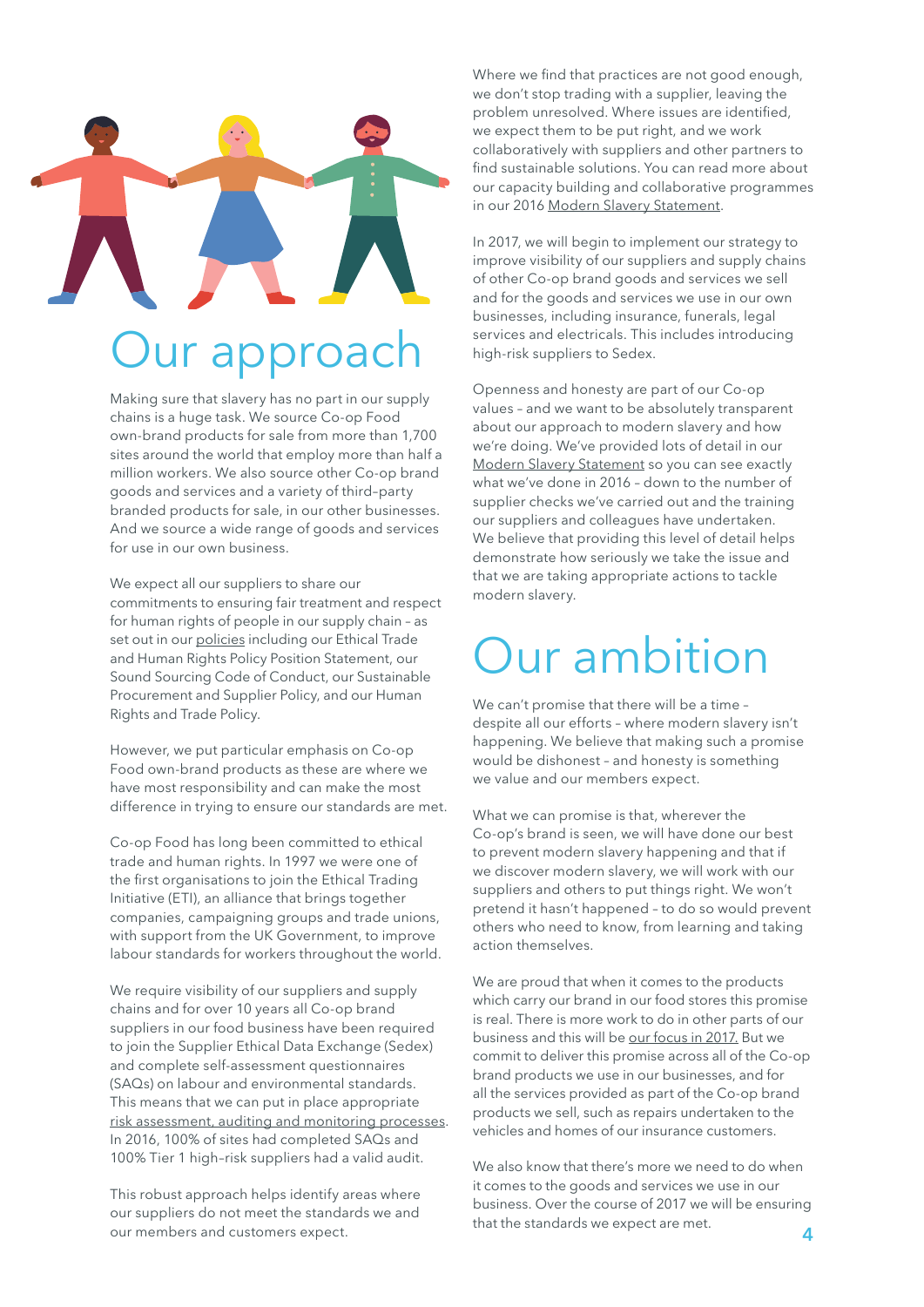### From victims to survivors

Making sure our own house is in order has to be our first priority. But that's the least our members and customers should expect of us as a Co-op.

Our tradition of Co-op solidarity with slaves, dating back to the 1860s, is finding its modern expression in the work we've undertaken to support the victims of today's slave trade. We're using our business resources, in partnership with expert agencies, to help victims become survivors.

Victims of modern slavery need to be supported so that they can rebuild their lives. Central to that is the dignity that paid and freely chosen employment provides. Without this, there is a real chance that they could fall back into the hands of those who exploited them and for the terrible cycle of enslavement to begin again.

### **In 2016 we formed a partnership with the charity City Hearts to develop our 'Bright Future' programme.**

[City Hearts](http://city-hearts.co.uk/) is a charity that provides support to victims of human trafficking in the UK. It operates a number of safe houses for victims and is part of the National Referral Mechanism (NRM) – working closely with the Salvation Army. The NRM, managed by the Home Office, is the government framework which identifies and supports potential victims of modern slavery and provides them with appropriate support during a six week time frame. City Hearts continues to work with individuals who have been confirmed as victims after this six-week period, offering practical support to help individuals and their families rebuild their lives.

Bright Future is providing a pathway to paid employment for victims of modern slavery. In 2017 our goal is to offer 30 people who've been rescued from conditions of slavery in the UK, the opportunity of paid work experience and, if suitable, a guaranteed job. By April 2017, we are delighted to say that four people had already completed the Bright Future Programme, all finding permanent employment as a result – three with the Co-op. Another six people joined the programme in April – the start of a brighter future.

We're proud of our colleagues who are helping victims of modern slavery to become survivors and potential new colleagues.

previous employment that I have had **"I feel good, I really enjoy this job because it's the ideal working environment for me. The Co-op stands out to me from any because the people here are seriously nice."**



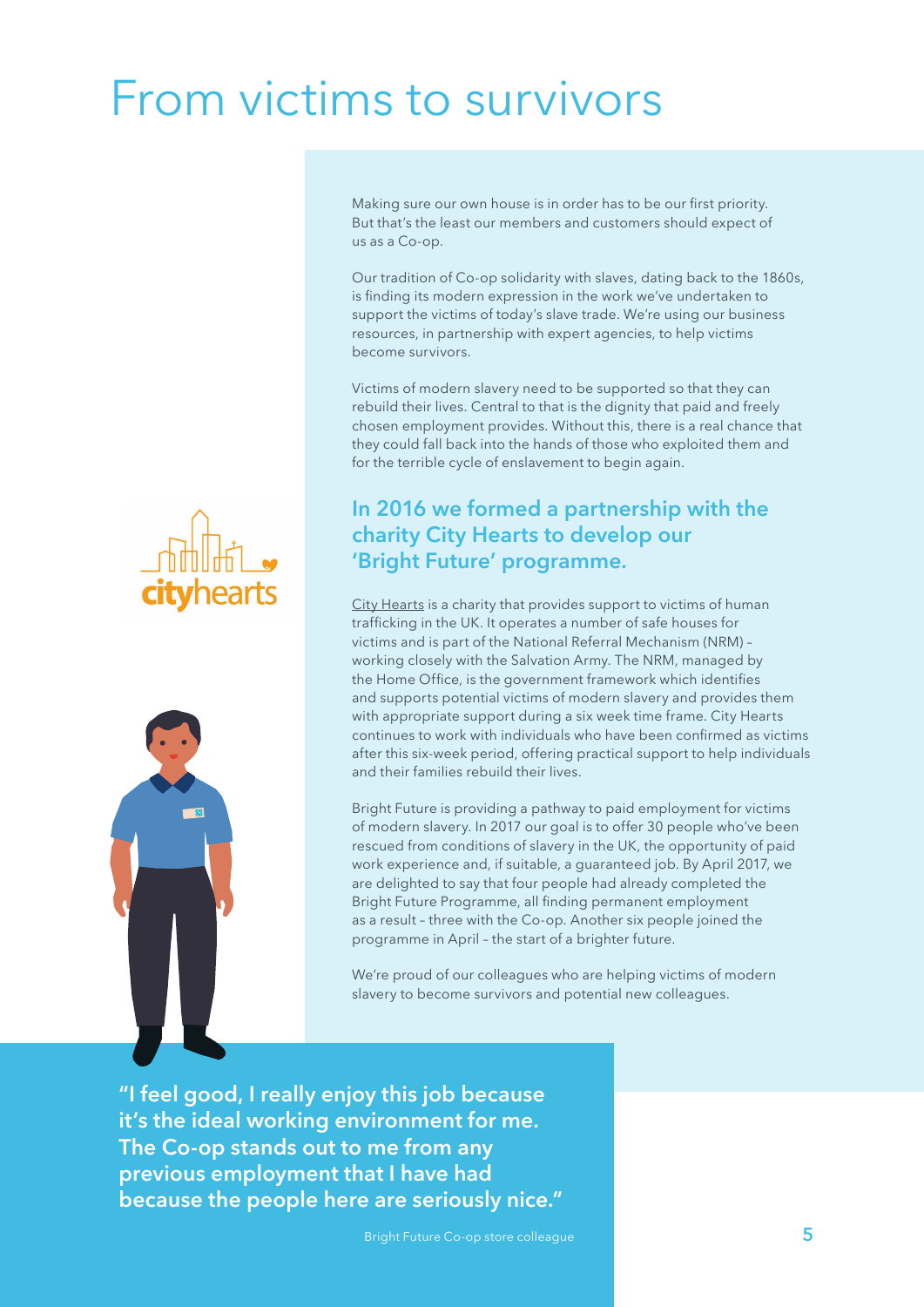### Encouraging others to follow our lead





There are growing numbers of victims of modern slavery rescued every year in the UK who deserve the chance of a bright future. We're calling on other businesses to provide opportunities for them to make the journey from victim to survivor. We want to share our learning with other businesses so that many more opportunities are created for those rescued each year.

We'll also work with at least five of our key food suppliers in 2017 to get them involved in Bright Future and, alongside City Hearts, we are now working with the [Snowdrop Project](http://snowdropproject.co.uk/) who mentor and support survivors as they join us. We commit to do this because we know that by working in partnership with others – including our competitors – we'll achieve more for the communities we serve and for everyone who lives in them.

The Independent Anti-Slavery Commissioner **Kevin Hyland OBE** has repeatedly called for greater support for victims and survivors and at the Co-op we completely support him and the inspiring work he does. **The Commissioner recently said of Project Bright Future:**

**"We need more companies to respond to modern slavery like the Co-op. This pioneering approach to victim support will provide long-term care, boost opportunities for the future and, most importantly of all, prevent the risk of re-trafficking."**

The Modern Slavery Act 2015 established the role of Independent Anti-Slavery Commissioner. The Commissioner has a UK-wide remit to encourage good practice in the prevention, detection, investigation and prosecution of modern slavery offences and the identification of victims. The role was created to spearhead the UK's fight against modern slavery.

We call on the Government to do more to recognise and support the needs of victims and build on the ground breaking Modern Slavery Act – more must be done to ensure that victims can rebuild their lives after being rescued.